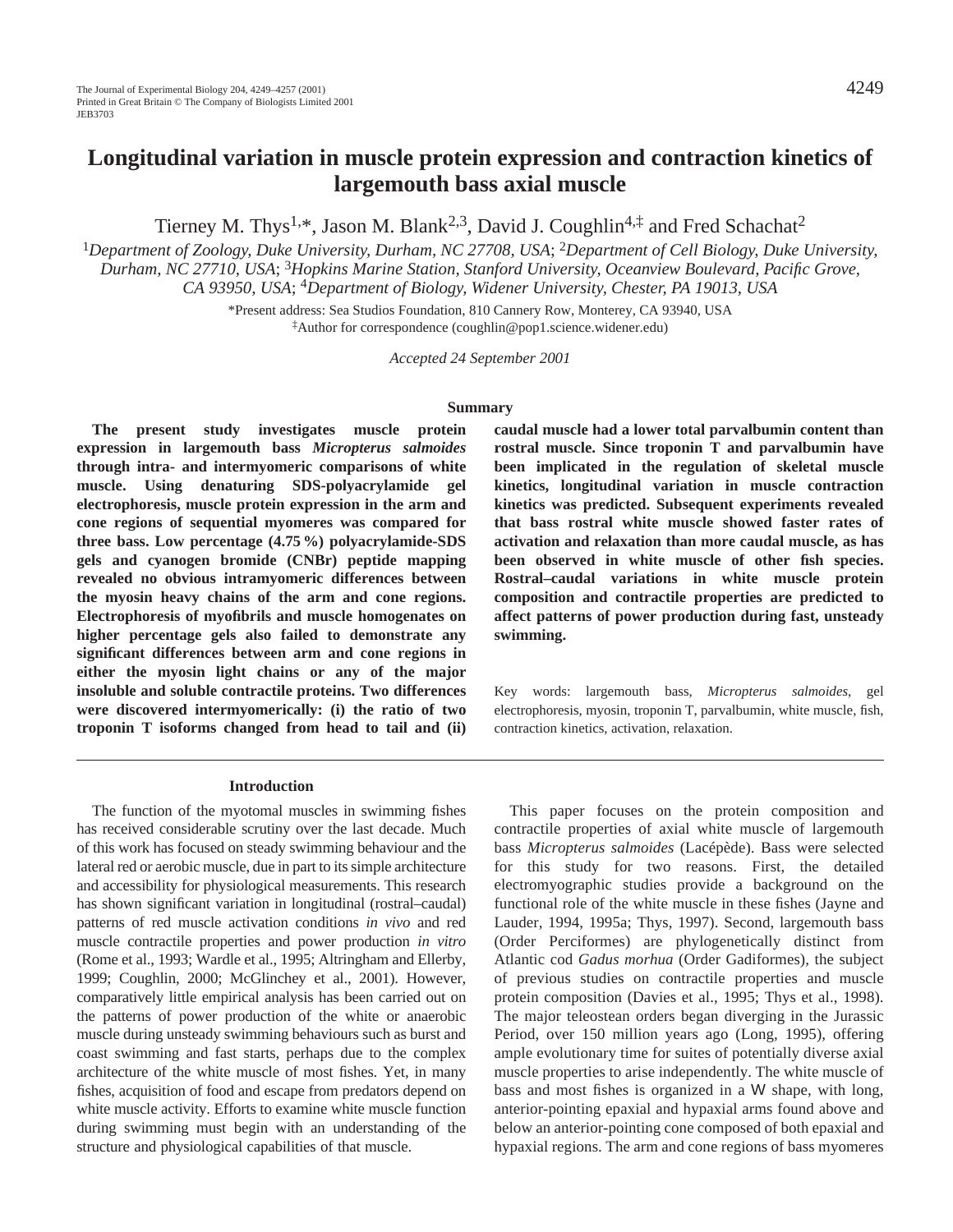# 4250 T. M. Thys and others

are both morphologically and physiologically distinct (Jayne and Lauder, 1994, 1995a; Thys, 1997). Morphologically, the arm and cone regions can be easily distinguished (the bends of the W are readily apparent). Physiologically, arm and cone regions of a given myomere are activated independently. For instance, as measured *via* electromyography, the onset time and the duration of muscle activity (i.e. EMG bursts) differ between the arm and the cone regions during high speed, unsteady swimming of bass (Jayne and Lauder, 1995a). Also, arm regions are more commonly and more intensely recruited compared to cone regions during prey strikes in bass (Thys, 1997). These studies suggest that arm and cone regions have different patterns of innervation.

Similar to the fish myomere, single muscles with morphologically and neurologically distinct regions can be found in many vertebrates, e.g. pigeon pectoralis (Shigeoka, 1997) and feline sartorius (Hoffer et al., 1987) muscles. In both birds and mammals, different regions of the same muscle can express differing suites of contractile proteins, e.g. varying myosin heavy chains are found in chicken posterior latissimus dorsi (Rushbrooke et al., 1988) and rabbit extraocular muscle (Briggs et al., 1988). With this in mind, the following study explores intramyomeric variation in muscle protein composition, comparing the arm and cone regions of bass white muscle myomeres at several longitudinal positions.

Since most fish display rostral–caudal variations in contractile properties of the axial muscle (Altringham and Ellerby, 1999), the same protein analyses were carried out for intermyomeric or longitudinal patterns of white muscle protein expression. Having observed rostral–caudal differences in protein composition, isometric contraction kinetics were examined to determine the physiological effects of variation in muscle proteins.

## **Materials and methods**

## *Experimental animals*

For protein analysis, three largemouth bass (standard length  $SL=242\pm20$  mm, mean  $\pm$  s.D.), were caught in local ponds of Durham and Chapel Hill, North Carolina, USA, between the months of June and August, 1997. All muscle samples were dissected immediately from freshly dead or from bass fresh frozen and stored at  $-20^{\circ}$ C for less than 1 week.

For muscle mechanics experiments, ten largemouth bass  $(SL=139\pm7$  mm, mean  $\pm$  s.D.) were acquired from a commercial fish hatchery in Chester County, Pennsylvania, USA in May 1998. The fish were maintained for up to 1 month on a diet of live fish in a recirculating aquarium system at  $20^{\circ}$ C.

#### *Myofibril preparation*

After removal of the skin, superficial white muscle samples, approximately 0.5–1.0 g, were dissected from the epaxial arm and cone regions of sequential myomeres. Epaxial muscle was chosen for two reasons: (1) previous physiological work

focused on the epaxial muscle (Thys, 1997); and (2) hypaxial muscle has the added complication of housing the coelom and, therefore, the shape of the arm region varies substantially from anterior to posterior. Left-side axial muscle was sampled in all bass, MS01–MS03, and the right side was also sampled in bass MS03. All muscle samples were either frozen in liquid nitrogen and pulverized or frozen at –80 °C and minced finely on a chilled glass plate to break up the connective tissue thoroughly. Minced samples were suspended in approximately three volumes of buffer A  $(15 \text{ mmol } l^{-1} \text{ Tris},$ pH 7.6,  $100 \text{ mmol } 1^{-1}$  NaCl,  $4 \text{ mmol } 1^{-1}$  EGTA,  $2 \text{ mmol } 1^{-1}$ MgCl<sub>2</sub>, 7 mmol l<sup>-1</sup> β-mercaptoethanol, 0.1 mmol l<sup>-1</sup> phenylmethylsulphonylfluoride (PMSF), and  $75 \mu g$  ml<sup>-1</sup> each of antipain, leupeptin and pepstatin A). Samples were vortexed, centrifuged at  $16,000g$  for 12 s, and 1 ml of buffer B (same as buffer A, but with only  $0.3 \,\mu g$  ml<sup>-1</sup> leupeptin, antipain and pepstatin) was added to the remaining pellets. The samples were vortexed, centrifuged and the remaining pellets incubated in 1 ml of buffer C (same as buffer B, but plus 2 % Triton X-100) for 10 min. Pellets were washed twice more in buffer B and resuspended in one volume of buffer B before they were made into gel samples.

## *SDS-PAGE*

## *Sample preparation*

Gel samples were prepared in by diluting myofibrils 1:1 with  $2 \times$  Laemmli reducing buffer (2 % SDS, 50 mmol l<sup>-1</sup> Tris, pH 6.8, 20 % glycerol, 0.1 % β-mercaptoethanol, 0.5 % Bromophenol Blue). Samples were then heated for 3 min at 100 °C, frozen until solid, reheated for 2 min at 100 °C and centrifuged to pellet debris.

#### *Gel set-up*

SDS-PAGE was performed according to a procedure modified from Laemmli (1970). 4.75 %, 10.5 % and 12.5 % polyacrylamide-SDS gels were used and all gel solutions were polymerized by the addition of ammonium persulfate (APS) and *N*,*N*,*N*′,*N*′-tetramethylethylenediamine (TEMED). Gels  $(13.5 \text{ cm} \times 14.1 \text{ cm}; 0.75 \text{ mm}$  thick) were run at  $8^{\circ}$ C on Hoefer Scientific Instruments SE500 apparatus. The 4.75 % SDS gel was run at 120 V at 15 °C for 80 min. All gels were fixed in 15 % acetic acid for 30 min, rinsed in deionized water and stained overnight with Coomassie Brilliant Blue G250  $(363 \text{ mmol }1^{-1} \text{ NH}_4\text{SO}_4, 140 \text{ mmol }1^{-1} \text{ H}_3\text{PO}_4, 0.94 \text{ mol }1^{-1}$ G250 and 20 % methanol) as described (Schachat et al., 1980).

Gels were scanned alongside a calibrated Kodak density step tablet (Cat. no. 1523406), which was used to calibrate the density profiles of each protein band in NIH Image v. 1.61. Stepwise dilutions of muscle protein samples were electrophoresed on separate gels in order to ensure linearity of staining by Coomassie Brilliant Blue G250. Gels were quantified densitometrically and intensity peak plots were exported into the curve-fitting program Jandel PeakFit v. 4, which computes the area under each peak. These values were then imported into Cricket Graph III to construct the figures.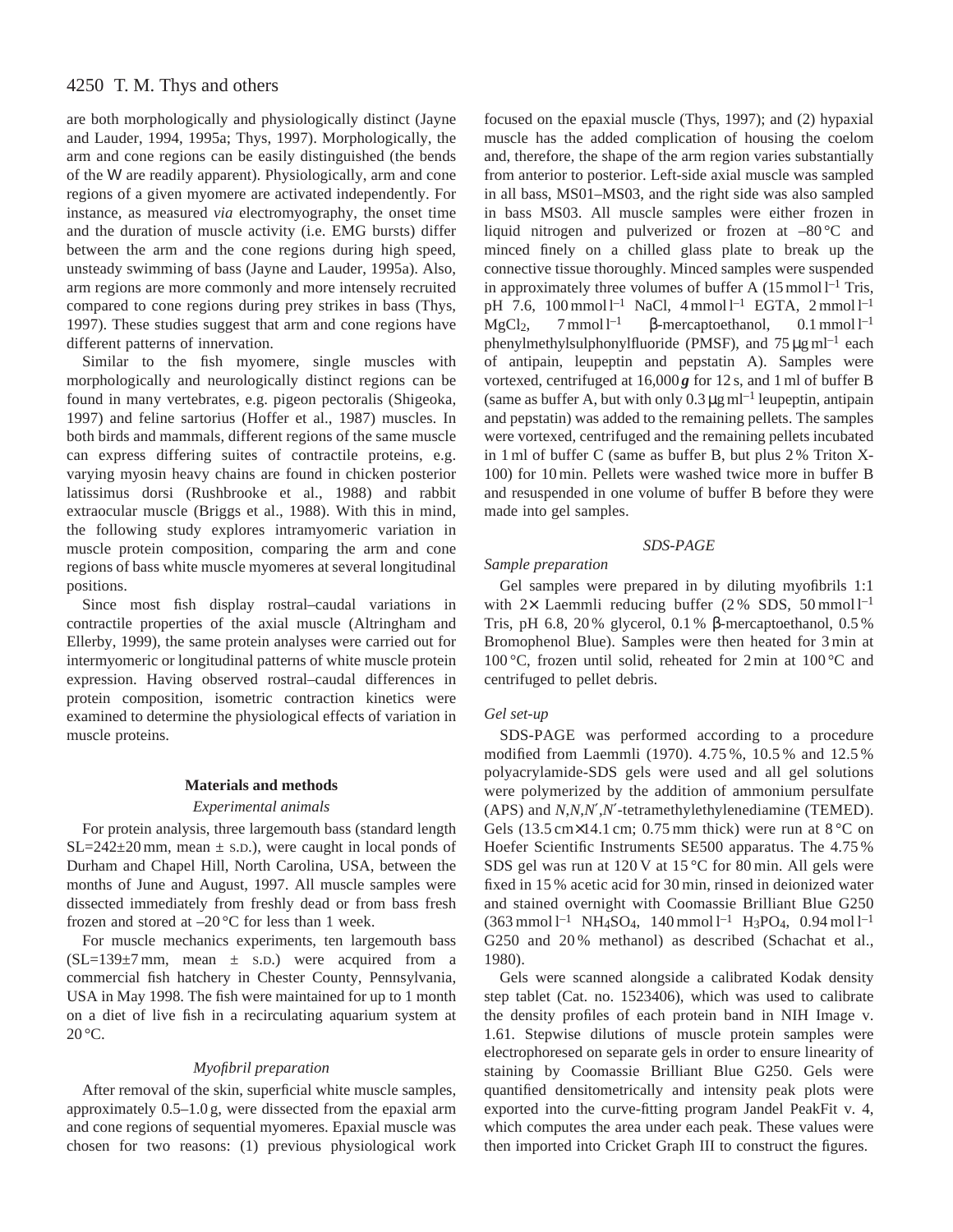## *Troponin purification*

## *Myofibril preparation*

Myofibrillar samples were prepared as described above from two fresh white muscle samples (1.1 g each) dissected from rostral and caudal arm sites from bass MS02. Pelleted myofibrils were centrifuged, resuspended and incubated on ice for 15 min in a high-salt solution  $(1 \text{ mol})^{-1}$  NaCl,  $2 \text{ mmol } 1^{-1}$  ATP, 7 mmol  $1^{-1}$  β-mercaptoethanol, 0.1 mmol  $1^{-1}$ PMSF) in order to dissociate actin from myosin. Following the incubation, the samples were centrifuged for 90 min at 80,000 *g* and the resulting supernatants were dialyzed overnight in a low-salt solution  $(25 \text{ mmol }1^{-1} \text{ NaCl},$  $15 \text{ mmol } 1^{-1}$  Tris, pH 7.5,  $3 \text{ mmol } 1^{-1}$  MgCl<sub>2</sub>,  $1$  mmol  $1^{-1}$  EGTA) with a change of dialysis solution

after the first 4 h. Following dialysis, the samples were centrifuged for 10 min at 800 *g*. The resulting supernatants were dialyzed for several hours against hydroxyapatite column buffer  $(4 \text{ mmol } l^{-1} \text{ Na} \cdot \text{HPO}_4)$ ,  $1$  mmol  $1^{-1}$  NaH<sub>2</sub>PO<sub>4</sub>, 0.1 mmol  $1^{-1}$  PMSF, 7 mmol  $1^{-1}$  $β$ -mercaptoethanol, 1 mol  $l^{-1}$  NaCl), after which the samples were loaded onto the hydroxyapatite column.

## *Hydroxyapatite column chromatography and protein identification*

Hydroxyapatite column chromatography was performed to separate myofibrillar proteins using a protocol modified from that of Eisenberg and Kielley (1974). The column was equilibrated with  $5 \text{ mmol } 1^{-1}$ sodium phosphate buffer  $(4 \text{ mmol } l^{-1}$  Na<sub>2</sub>HPO<sub>4</sub>,  $1$  mmol  $l^{-1}$  NaH<sub>2</sub>PO<sub>4</sub>,  $1$  mol  $l^{-1}$  NaCl,  $4$  mmol  $l^{-1}$ MgCl<sub>2</sub>, 7 mmol l<sup>-1</sup> β-mercaptoethanol, 0.1 mmol l<sup>-1</sup> PMSF), and eluted with a linear sodium phosphate gradient  $[5 \text{ mmol }1^{-1}$  to  $300 \text{ mmol }1^{-1}$  (4:1 ratio of Na<sub>2</sub>HPO<sub>4</sub> to NaH<sub>2</sub>PO<sub>4</sub>)] at a flow rate of  $20 \text{ ml } h^{-1}$ . Fractions containing protein were analyzed using 12.5 % SDS minigels.

Column fractions containing myosin were used for cyanogen bromide (CNBr) peptide mapping of myosin heavy chains. Additional myofibrillar samples, extracted in a 40 mmol  $1^{-1}$  pyrophosphate solution that preferentially solubilizes myosin, were used to identify fast myosin light chains.

Troponin eluted from the hydroyapatite column as a trimeric complex that was shown in independent studies to be thin filament associated with myofibrils, from which the thick filaments were extracted with pyrophosphate (see above). The identity of the troponin C (TnC) subunit was confirmed by  $Ca^{2+}$ -dependent mobility shifts on SDS-PAGE, troponin I (TnI) was identified as the subunit with which TnC complexed during the mobility shift studies, and the identification of troponin T was based on its purification as the third member of the trimeric complex eluted from hydroyapatite.

## *CNBr peptide mapping*

Myosin heavy chains were compared using a CNBr peptide mapping technique modified from that of Pepinski (1983). CNBr cleaves myosin at the methionine residues and allows comparison of proteolytic fragments.

Column samples containing myosin were resuspended in 2× sample buffer  $(1.25 \text{ mol}^{-1}$  Tris, pH 6.7, 20% glycerol, 4% SDS, 14 mmol l<sup>-1</sup> β-mercaptoethanol r and Bromophenol Blue) and electrophoresed on a 10.5 % SDS-gel. The gel was stained briefly with Coomassie R250 to visualize the proteins. Bands containing myosin were excised from the gel, washed several

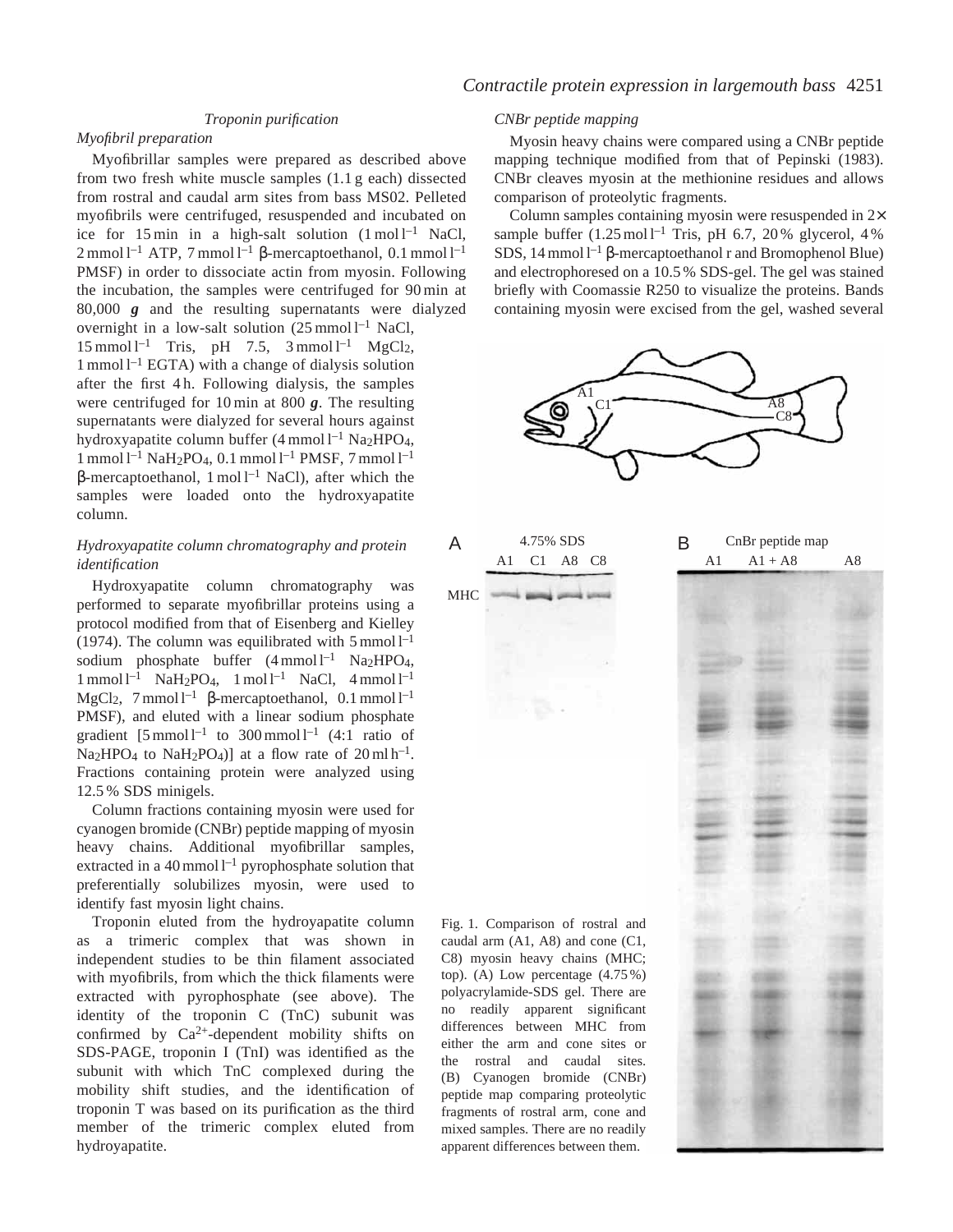# 4252 T. M. Thys and others

times in H2O, incubated for 30 min at room temperature in CNBr solution (1 ml formic acid, 1 ml H<sub>2</sub>O, 8  $\mu$ l βmercaptoethanol and  $100 \,\text{mg}\,\text{ml}^{-1}$  CNBr) and centrifuged. Supernatants were removed and the gel slices were washed several times in H<sub>2</sub>O and solution D (0.5 mol<sup>1-1</sup> Tris, pH 6.8) and then soaked in Adams buffer  $(100 \text{ mmol l}^{-1} \text{ Tris, pH } 6.7,$ 5 % glycerol, 4 % SDS, 5 % β-mercaptoethanol, 0.05 % Bromophenol Blue) for 5 min at 37 °C. The proteolytic fragments on these gel slices were electrophoresed on a 12.5 % SDS-polyacrylamide gel by loading the gel slices directly onto the stacker. The resulting gel was stained with Coomassie Brilliant Blue G250 and peptide maps from the rostral and caudal samples were compared visually.

## *Immunoblotting*

Myofibrillar homogenates were made from fresh epaxial rostral and caudal arm region samples from bass MS02 (224 mm SL). Samples were minced as described above for the myofibril preparation, then suspended in approximately 5 volumes of buffer A with the addition of  $0.6 \text{ mol}$ <sup>1-1</sup> NaI to solubilize the contractile proteins. Following incubation on ice for 10 min, samples were centrifuged at room temperature for 12 s at 12,500 *g*. Gel samples were made from the homogenate supernatants. Duplicate lanes of proteins from the two sample

sites were electrophoresed on a 15 % SDS-polyacrylamide gel and stained with Coomassie Brilliant Blue G250.

To identify parvalbumin, one set of the gel lanes was transferred onto nitrocellulose using standard western blotting methods modified from that of Towbin et al. (1979). Following the transfer, Monoclonal Anti-parvalbumin Mouse Ascites Fluid PA-235 (Sigma 3171) was applied to the nitrocellulose and developed according to the protocol outlined in the Vectastain ABC kit. Remaining gel lanes were fixed in 15 % acetic acid, stained with Coomassie Brilliant Blue G250 and compared to the developed blot. Parvalbumin levels were quantified densitometrically and normalized to levels of Coomassie Blue-stained actin using NIH Image.

#### *Muscle mechanics*

To measure the kinetic properties of muscle bundles, largemouth bass were killed and strips of live muscle dissected from three longitudinal positions (rostral=0.40 *L*, where *L* is total length, middle=0.6 *L* and caudal=0.75 *L*). The bundles were held at 4 °C in physiological saline (Altringham and Johnston, 1990) during dissection. Live bundles the length of one myomere were tied to a muscle mechanics apparatus using 9-0 silk sutures. The connective tissue at one end was tied to a force transducer (Entran Load Cell), and the other end was



Fig. 2. Comparison of longitudinal contractile protein expression of arm sites (A1-A8) with cone sites (C1-C8) (top). (Bottom) 10.5 % polyacrylamide-SDS gels. Note that the protein distributions revealed on the two gels are not significantly different from one another. Both gels, however, do display a similar longitudinal shift in the ratio of TnT-1 to TnT-2. MHC, myosin heavy chain; MLC, myosin light chain; Tm, tropomyosin; TnI, troponin I; TnC, troponin C; TnT, troponin T.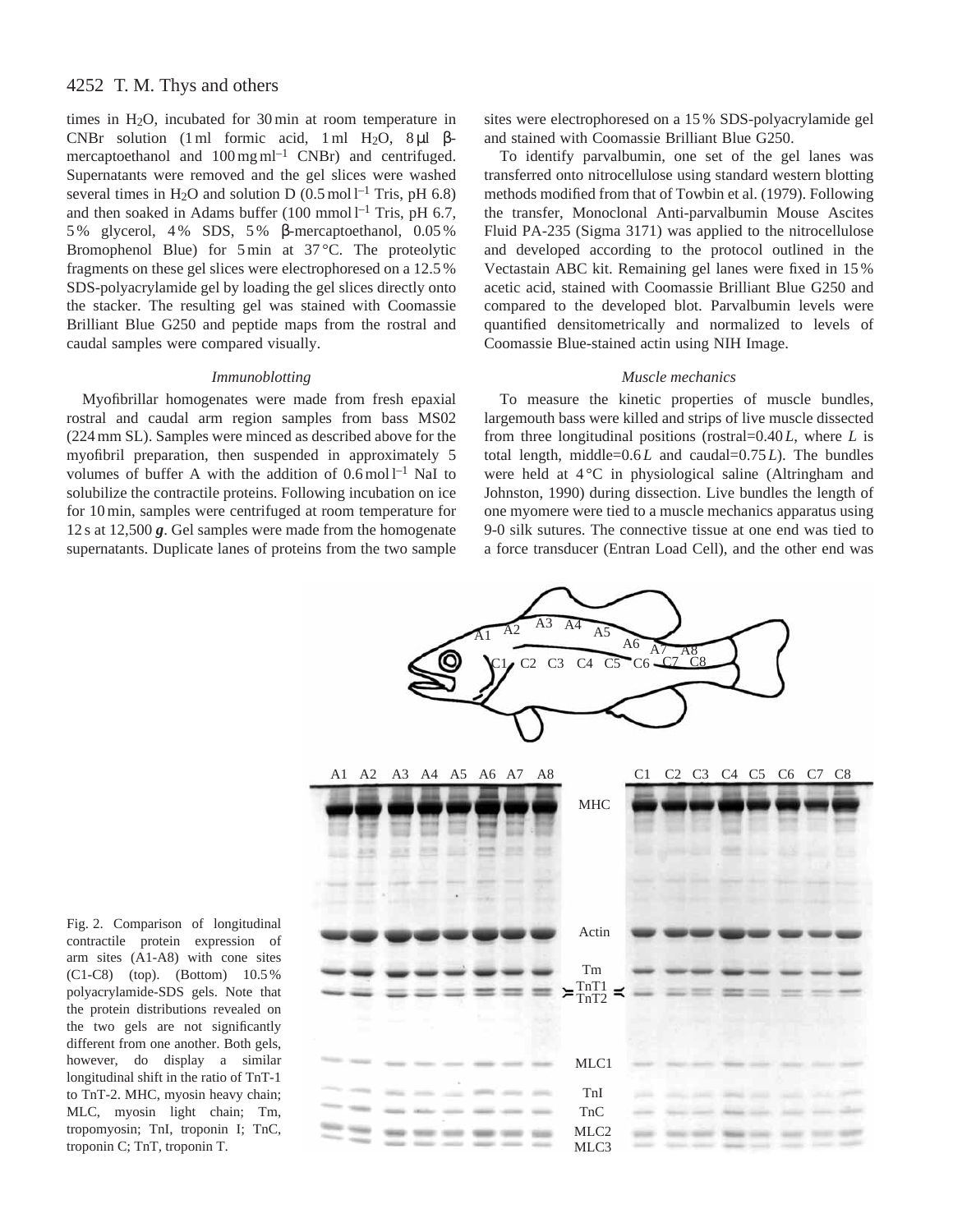tied to a servomotor system. Isometric contractions were carried out in a bath of physiological saline at  $20^{\circ}$ C with an electrical stimulus supplied *via* stainless steel electrodes. Tetanic force production was maximized in each muscle bundle by optimizing muscle length and the conditions of the stimulus pulse train (duration, amplitude and frequency of individual pulses and total stimulus duration). Maximal tetanic and twitch contractions were then recorded and analyzed for several kinetic variables: tetanic activation time  $t_A$  (time from 10% to 90% of total force); tetanic relaxation time  $t<sub>R</sub>$  (time from 90 to 10% of total force); twitch time  $t_{\rm W}$ 90 (time from stimulation to 90% recovery); and  $t_{W50}$  (time from stimulation to 50 % recovery, i.e. half peak isometric tension).

To determine the live fibre area, each muscle bundle was stained for 1 h in Trypan Blue to mark dead tissue, embedded in gelatin and frozen, sections cut at  $12 \mu m$  thick, then stained for mitochondrial content (using succinic dehyrogenase). Live area was then measured from digitized images. A parallel set of experiments were carried out on bass red muscle (Coughlin, 2000), so the differential staining of bass red and white muscle fibres could be determined. All bundles were 100 % white muscle fibres. Dividing bundle force production by the crosssection of live fibres gave the maximum isometric stress in units of  $Nm^{-2}$ . The size of muscle bundles did not vary with position. The live muscle cross-sectional area of the bundles was  $0.16\pm0.08$  mm<sup>-2</sup> (mean  $\pm$  s.D.) and the mean live muscle mass was  $5.6 \pm 3.4$  mg.

## **Results**

No obvious differences were detected between the myosin heavy chains of the arm and cone regions using the low percentage 4.75 % polyacrylamide-SDS gel and CNBr peptidemapping techniques (Fig. 1). Separate attempts to separate myosin heavy chains using glycerol-SDS-polyacrylamide gels also failed to resolve any differences in the myosin heavy chain (MHC) composition of cone *versus* arm regions. While electrophoresis of the bass myofibrils did not reveal any significant arm *versus* cone differences in any of the major contractile proteins (Fig. 2), a significant difference in thin filament proteins was discovered longitudinally. In both the arm and cone regions, a longitudinal shift occurs in the ratio of two thin filament proteins, identified through column chromatography as two troponin T (TnT) isoforms (Fig. 3). Rostral muscle samples, A1–A5, are composed primarily of the faster migrating protein, TnT-2 (*M*r 28,120), while caudal muscle samples, A6–A8, have a greater proportion of the slower migrating isoform, TnT-1 (*M*r 28,800, Fig. 2). This caudal shift from TnT-2 to TnT-1 occurs in both arm and cone regions of all bass examined (Fig. 4). Comparison of the left and right sides of bass MS03 showed the same pattern for each side of the fish (results not shown).

No rostral–caudal variations in tropomyosin (Tm), troponin C (TnC) or troponin I (TnI) were observed. For each of these proteins, only a single species was identified, with *M*r values of 32,600 for Tm, 18,560 for TnI and 17,900 for TnC (Fig. 2).



Fig. 3. (A) 10.5 % SDS gel of rostral (R) and caudal (C) bass myofibrils, demonstrating the position of the troponin proteins relative to the myosin light chains. (B) Tropomyosin purification *via* hydroxyapatite column chromatography. Note that in the rostral column fraction, the faster migrating isoform, TnT-2, predominates while caudally, the slower migrating isoform, TnT-1, predominates. Abbreviations same as in Fig. 2.

Three myosin light chains (MLCs) were identified; MLC-1, MLC-2 and MLC-3 had respective *M*r values of 21,300, 17,830 and 17,640 (Fig. 2.) No longitudinal variations were observed in myosin light chains (MLCs).

Electrophoresis of homogenates did reveal an additional rostral–caudal difference in the concentrations of two low molecular mass bands, which were identified as parvalbumins by immunoblotting (Fig. 5). Staining of the slower migrating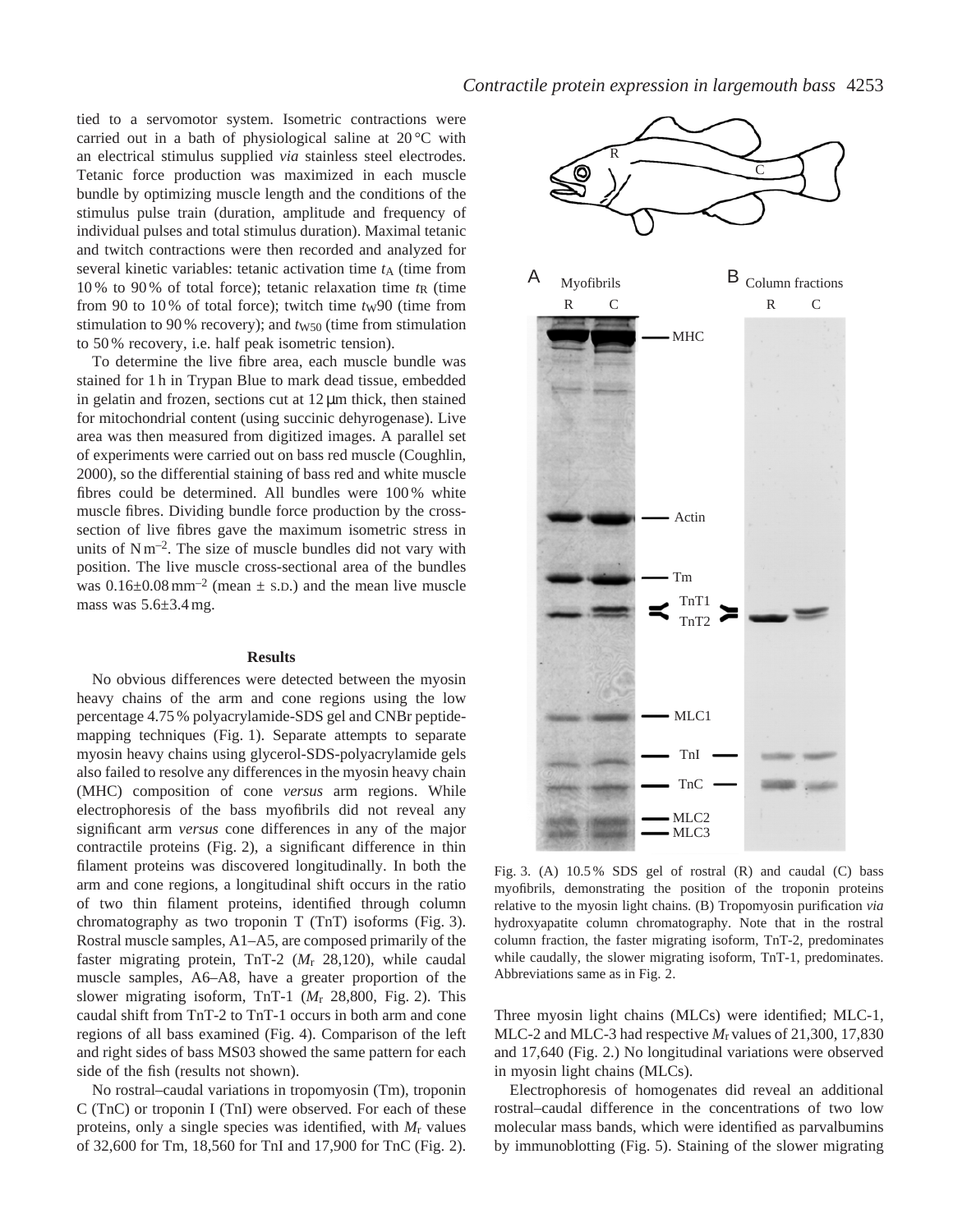parvalbumin, designated parv1, was 21 % more intense in rostral samples than in caudal samples when normalized to actin intensity. The faster migrating parvalbumin, designated parv2, was 25 % more intense rostrally than caudally.

White muscle bundles from each position generated the same amount of force (ANOVA for the effect of longitudinal position on isometric stress, *P*=0.871, *N*=6 for rostral, *N*=5 for middle and caudal). The isometric stress for all three positions was  $134\pm15$  kN m<sup>-2</sup> (mean  $\pm$  s.e.m.). The rostral muscle was kinetically faster than caudal muscle (Fig. 6). For all four contraction kinetics variables, there was a significant effect of longitudinal position on time (one-way ANOVAs; *P*<0.01 for all four variables, *t*A, *t*R, *t*W50 and *t*W90). For *t*A, *t*R and *t*W90, *post hoc* multiple comparisons revealed that rostral muscle was significantly faster than both middle and caudal muscle, and that the latter two sites did not differ from each other (Tukey test: rostral *versus* middle and rostral *versus* caudal, *P*<0.05; middle *versus* caudal, *P*>0.319). For *t*<sub>W50</sub>, rostral muscle was significantly faster than the middle muscle (Tukey test, *P*=0.003), but rostral *versus* caudal positions and middle *versus* caudal positions did not significantly differ (*P*=0.127 and *P*=0.149, respectively).

## **Discussion**

With the techniques employed in this study, muscle protein expression does not appear to vary significantly between the arm and cone regions of largemouth bass white muscle. Although there are differences in the functional roles of the arm and cone regions of the myomeres in largemouth bass (Thys, 1997), there are apparently no differences in the protein composition of the white muscle from these two regions of each myomere. The protein composition and function of muscle in fishes commonly does vary along many other trajectories, such as longitudinal position (Thys et al., 1998) (see below) and age (Coughlin et al., 2001). An absence of variation between the arm and cone regions of bass white muscle, despite differences in function, suggests that intramyomeric protein expression may be constrained developmentally. The genetic control

of protein expression simply may not allow intramyomeric variation in the muscle composition of arm and cone regions.

Although no major differences were detected intramyomerically, two differences were discovered intermyomerically. Firstly, a longitudinal shift occurs in the proportions of the two isoforms of the thin filament protein troponin T. Secondly, the rostral axial muscle has a higher



Fig. 4. Measurement of arm and cone TnT-1 to TnT-2 ratios down the left sides of the body for bass MS01 (240 mm *SL*), MS02 (224 mm *SL*) and MS03 (264 mm *SL*). Note that the arm and cone regions display the same trend: rostral samples (A1–A5 and C6–C8) are composed primarily of TnT-2 while caudal samples (A6–A8 and C6–C8) are composed primarily of TnT-1. The postitions of the samples in the fish are shown at the top.

parvalbumin content than the caudal muscle. This longitudinal biochemical heterogeneity in muscle protein expression was correlated with a longitudinal shift in activation and relaxation kinetics. Rostral muscle, which has the fastest rates of activation and relaxation, predominantly expresses the TnT-2 isoform of troponin and has greater parvalbumin content.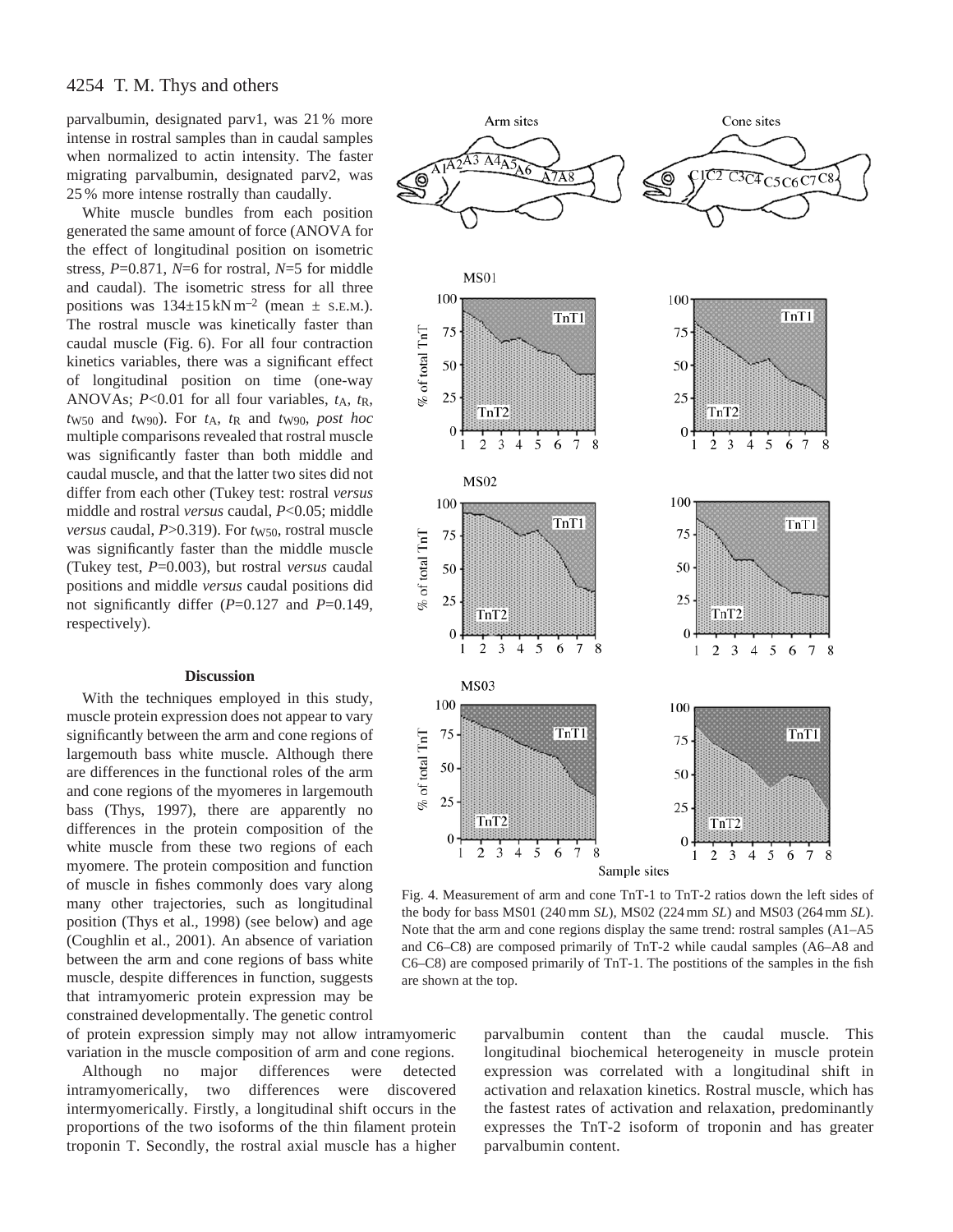

Fig. 5. Immunoblot of rostral and caudal arm myofibrillar homogenates revealing parvalbumin. After electrophoresis on 15 % SDS-polyacrylamide gels (A), bass MS02 (224 mm *SL*) rostral (A1) and caudal (A8) arm myofibrillar homogenates were transferred to nitrocellulose. Monoclonal anti-parvalbumin mouse ascites fluid PA-235 (Sigma 3171) was used to identify parvalbumin in the immunoblot (B). Normalized to actin, the densitometric value of the slower migrating parvalbumin species, parv1, is 21 % greater rostrally than caudally. The faster migrating parvalbumin species, parv2, is 25 % greater rostrally than caudally.

Troponin T has been implicated in affecting activation and relaxation rate in striated muscle (Schachat et al., 1987; Schiaffiano and Reggiani, 1996). Parvalbumin has also been shown to speed up relaxation rate in a dose-dependent manner in mammals (Müntener et al., 1995). The difference in parvalbumin could explain faster rates of relaxation in rostral muscle. Further, since variations in TnT can lead to changes in activation time (Schiaffiano and Reggiani, 1996), the



Fig. 6. Contraction kinetics of largemouth bass white muscle. Time of activation  $(t_A)$ , time of relaxation  $(t_R)$  and twitch times  $(t_{W90})$  and *t*W50) are plotted against longitudinal position (see text for definitions). For all four variables, there is a significant effect of position on kinetics, with anterior muscle having the fastest time for activation and relaxation (one-way ANOVA, *P*<0.01 for the effect of position on each variable).

correlation between faster activation and greater TnT-2 content suggests that TnT-2 is a kinetically faster form of troponin T than TnT-1.

This suggestion agrees with previous work on Atlantic cod axial muscle. Rostral white muscle in cod is kinetically faster than caudal muscle (Davies et al., 1995). The *tw*<sub>50</sub> values for cod average  $54.0 \pm 2.9$  ms (mean  $\pm$  s.e.m.) for rostral single fibers and  $88.3 \pm 8.0$  ms for caudal fibers. Further, molecular correlates to variations in cod have been found (Thys et al., 1998): as with bass, cod rostral white muscle has higher levels of TnT-2, parvalbumin and other  $Ca^{2+}$ -binding proteins. For these two species, there is apparently a common mechanism being employed for regulation of contractile properties. In contrast, longitudinal axial muscle relaxation rates are similar for the short-horned sculpin *Myoxocephalus scorpius*: *tw50* averages  $136\pm41$  ms (mean  $\pm$  s.D.) for rostral single fibers while caudal single fibers average  $134\pm51$  ms (Johnston et al., 1993). Comparing muscle protein expression patterns of sculpin relative to cod and largemouth bass would allow greater insight into the commonalities and divergences of regional muscle protein expression across fishes.

## *Consequence of longitudinal variation in kinetics*

A longitudinal variation in contractile properties such as activation and relaxation rate could have profound effects on undulatory locomotion. For most vertebrates that move *via* axial undulation, the wave of excitation (electrical activation measured by EMGs) propagates faster down the body than the actual wave of bending for both slow (red) and fast (white) muscle (Altringham and Ellerby, 1999), for example, eel *Anguilla rostrata (*Gillis, 1998), bluegill *Lepomis macrochirus* (Jayne and Lauder 1993), largemouth bass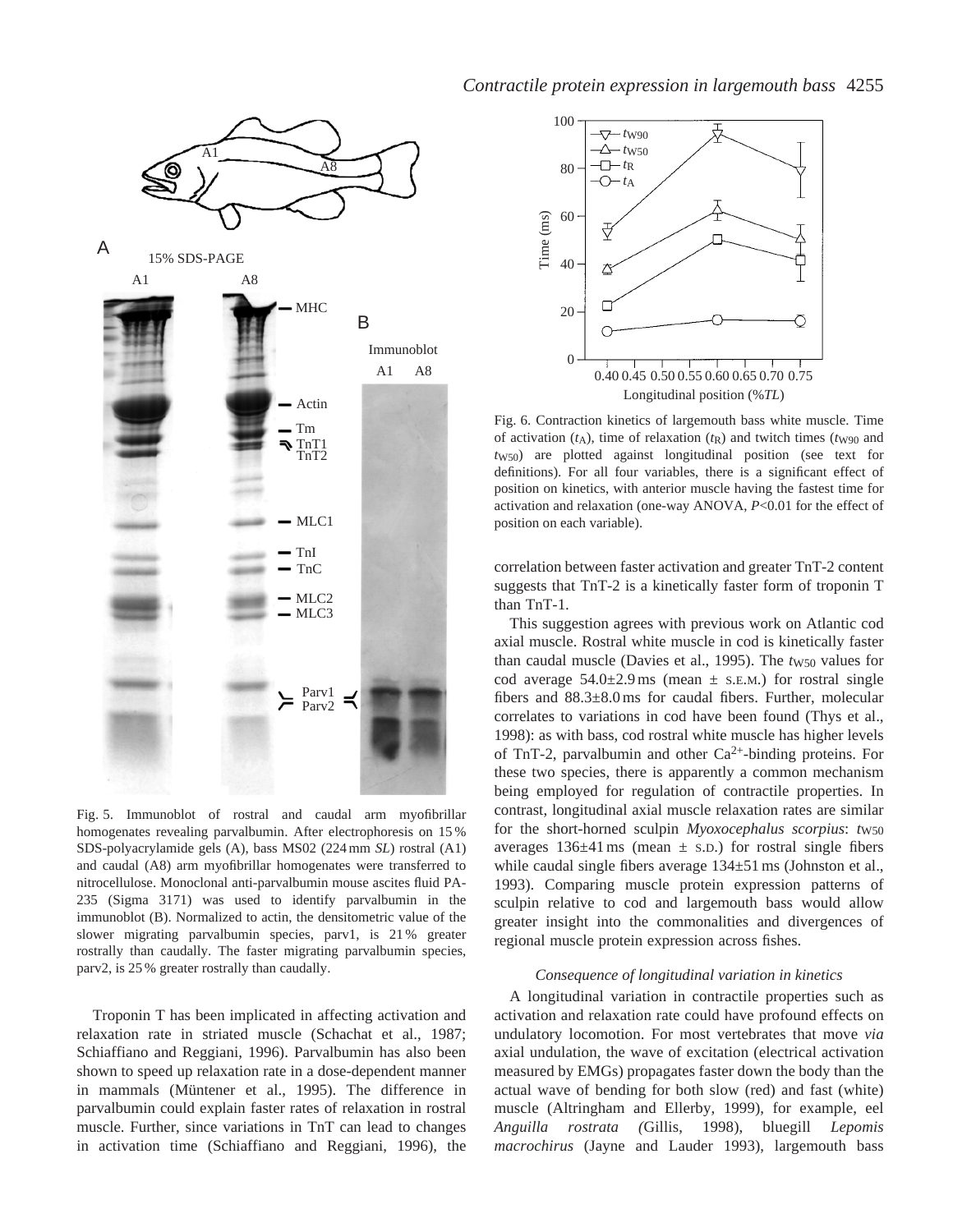# 4256 T. M. Thys and others

*Micropterus salmoides* (Jayne and Lauder, 1995b), rainbow trout *Oncorhynchus mykiss* (Hammond et al., 1998; Coughlin, 2000) and snakes *Crotalus cerastes, Nerodia fasciata* and *Elaphe obsolete* (Jayne, 1988). This leads to rostral–caudal variations in the activation conditions encountered by muscle. The onset of activation of rostral muscle is just before peak muscle length, whereas caudal muscle typically shows a greater phase shift with the onset of muscle activity coming well before peak muscle length. Also, rostral muscle is typically activated for a longer proportion (duty cycle) of each tailbeat cycle compared to caudal muscle (Altringham and Ellerby, 1999).

Longitudinal variations in contraction kinetics and protein composition of the white muscle, as reported here, could affect patterns of power production (i.e. muscle function) during fast swimming in fishes. Differences in the phase relation between strain and excitation can have profound effects on the mechanical behaviour of skeletal muscle (Josephson, 1985; Altringham et al., 1993; Rome et al., 1993; Coughlin, 2000). The relationship of the timing of muscle activity to its length change cycle is considered critical to power production by muscle (Altringham and Ellerby, 1999). Anterior muscle exhibits a small phase shift and fast activation and relaxation kinetics. Consequently it is predicted to generate high force levels just as the muscle reaches peak length during the shortening phase. Posterior muscle, which commonly exhibits a greater phase shift and shorter duty cycles, appears to generate force during lengthening. Since variations in contractile properties also affect power output, the remaining question is how do differences in contractile proteins and their properties contribute to force and power production at each position in a swimming fish?

To determine how patterns of muscle activity and contractile properties interact, workloop experiments could be used to provide empirical measurements of work and power output (Josephson, 1985). Such studies would be able to test predictions concerning the relationship of rostral–caudal variation in protein composition and contraction kinetics to longitudinal patterns of power production in white muscle. Workloop experiments, however, require detailed *in vivo* data on muscle strain and activation conditions, so technically challenging measurements of white muscle strain and EMG activity are needed. In one workloop study on white muscle function in fishes, anterior white muscle of saithe was shown to generate substantially more power than posterior muscle during swimming (Altringham et al., 1993). As research on red muscle continues to show a diversity of solutions to the problem of powering steady swimming (Altringham and Ellerby, 1999; Coughlin, 2000), more work is needed to examine how white muscle function during fast swimming may vary across fish species.

We thank Besty Kempter, Bryan Kempter and Clint King for supplying the experimental animals, Steve Wainwright for advice and Stephen Katz for comments on an earlier draft of this manuscript. This work was supported by an NIH Grant

(EY-11377) to F.H.S. and an NSF-RUI Grant (IBN-9604140) to D.J.C.

#### **References**

- **Altringham, J. D. and Johnston, I. A.** (1990). Modelling muscle power output in a swimming fish. *J. Exp. Biol.* **148**, 395–402.
- **Altringham, J. D., Wardle, C. S. and Smith, C. I.** (1993). Myotomal muscle function at different locations in the body of a swimming fish. *J. Exp. Biol*. **182**, 191–206.
- Altringham, J. D. and Ellerby, D. J. (1999). Fish swimming: patterns in muscle function. *J. Exp. Biol.* **202**, 3397–3403.
- **Briggs, M. M., Jacoby, J., Davidowitz, J. and Schachat, F. H.** (1988). Expression of a novel combination of fast and slow troponin T isoforms in rabbit extraocular muscles. *J. Mus. Res. Cell Motil*. **9**, 241–247.
- **Coughlin, D. J., Burdick, J., Stauffer, K. A. and Weaver, F. E.** (2001). Rainbow trout display a developmental shift in red muscle kinetics, swimming kinematics and myosin heavy chain isoform. *J. Fish Biol.* **58**, 701–715.
- **Coughlin, D. J.** (2000). Power production during steady swimming in largemouth bass and rainbow trout. *J. Exp. Biol.* **203**, 617–629.
- **Davies, M. L. F., Johnston, I. A. and Van de Wal, J.** (1995). Muscle fibers in rostral and caudal myotomes of the Atlantic cod (*Gadus morhua* L.) have difference mechanical properties. *Physiol. Zool*. **68**, 673–697.
- **Eisenberg, E. and Kielley, W. W.** (1974). Troponin-tropomyosin complex. Column chromatographic separation and activity of the three, active troponin components with and without tropomyosin present. *J. Biol. Chem*. **249**, 4742–4748.
- **Gillis, G. B.** (1998). Neuromuscular control of anguilliform locomotion: Patterns of red and white muscle activity during swimming in the American eel, *Anguilla rostrata*. *J. Exp. Biol*. **201**, 3245–3256.
- **Hammond, L., Altringham, J. D. and Wardle, C. S.** (1998). Myotomal slow muscle function of rainbow trout *Oncorhynchus mykiss* during steady swimming. *J. Exp. Biol.* **201**, 1659–1671.
- **Hoffer, J. A., Loeb, G. E., Sugano, N., Marks, W. B., O'Donovan, M. J. and Pratt, C. A.** (1987). Cat hind limb motorneurons during locomotion: III. Functional segregation in sartorius. *J. Neurophysiol*. **57**, 554–562.
- Jayne, B. C. (1988). Muscular mechanisms of snake locomotion: an electromyographic study of the sidewinding and concertina modes of *Crotalus cerastes*, *Nerodia fasciata* and *Elaphe obsoleta*. *J. Exp. Biol*. **140**, 1–33.
- **Jayne, B. C. and Lauder, G. V.** (1993). Red and white muscle activity and kinematics of the escape response of the bluegill sunfish during swimming. *J. Comp. Physiol. A* **173**, 495–508.
- **Jayne, B. C. and Lauder, G. V.** (1994). Comparative morphology of the myomeres and axial skeleton in four genera of centrarchid fishes. *J. Morph*. **197**, 159–181.
- **Jayne, B. C. and Lauder, G. V.** (1995a). Are muscle fibers within fish myotomes activated synchronously? Patterns of recruitment within deep myomeric musculature during swimming in largemouth bass. *J. Exp. Biol*. **198**, 805–815.
- **Jayne, B. C. and Lauder, G. V.** (1995b). Red muscle motor patterns during steady swimming in largemouth bass: effects of speed and correlation with axial kinematics. *J. Exp. Biol.* **198**, 657–670.
- **Johnston, I. A. Franklin, C. E. and Johnson, T. P.** (1993). Recruitment patterns and contractile properties of fast muscle fibres isolated from rostral and caudal myotomes of the short-horned sculpin. *J. Exp. Biol*. **185**, 251–265.
- **Josephson, R. K.** (1985). Mechanical power output from striated muscle during cyclic contractions. *J. Exp. Biol*. **114**, 493–512.
- **Laemmli, U. K.** (1970). Cleavage of structural proteins during the assembly of the head of bacteriophage T4. *Nature* **227**, 680–685.
- **Long, J. A.** (1995). *The Rise of Fishes: 500 Million Years of Evolution*. The John Hopkins University Press, Baltimore. 223pp.
- **McGlinchey, S., Forry, J. A., Saporetti, K. A., Pohronezny, J. and Coughlin, D. J.** (2001). Red muscle function during steady swimming in brook trout, *Salvelinus fontinalis*. *Comp. Biochem. Physiol.* **129A**, 727–738.
- **Müntener, M. L., Kaser, J. and Berchtold, M. W.** (1995). Increase of skeletal muscle relaxation speed by direct injection of parvalbumin cDNA. *Proc. Natl. Acad. Sci. USA* **92**, 6504–6508.
- Pepinski, R. B. (1983). Localization of lipid-protein and protein-protein interactions within the murine retrovirus gag precursor by a novel peptidemapping technique. *J. Biol. Chem*. **258**, 11229–11235.